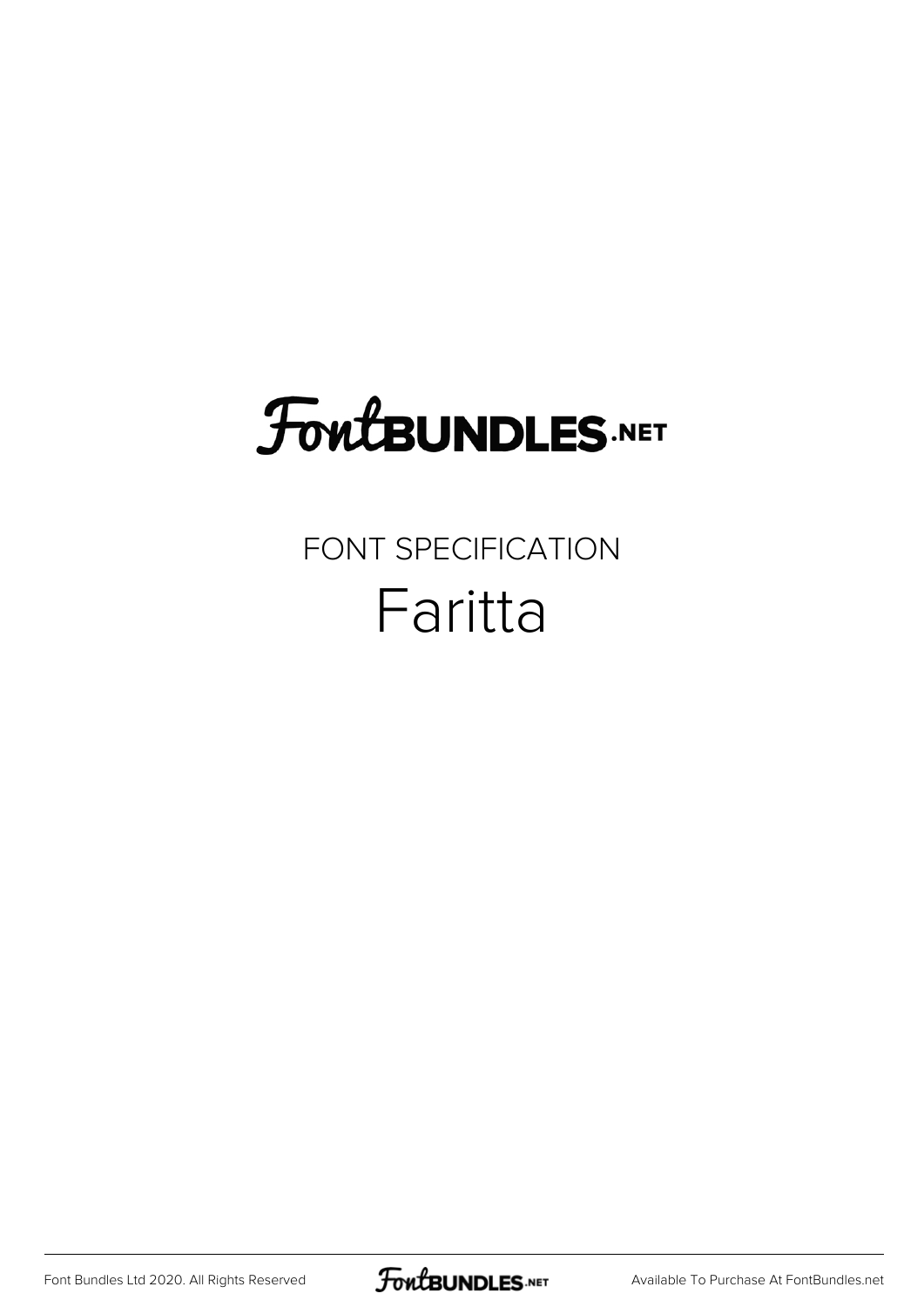## Faritta - Regular

**Uppercase Characters** 

ABCDEFGHIJKUMNOPQ RSTUVWXYZ

Lowercase Characters

abcdefghijklmnopgrof wuxyz

**Numbers** 

## 0123456789

**Punctuation and Symbols** 

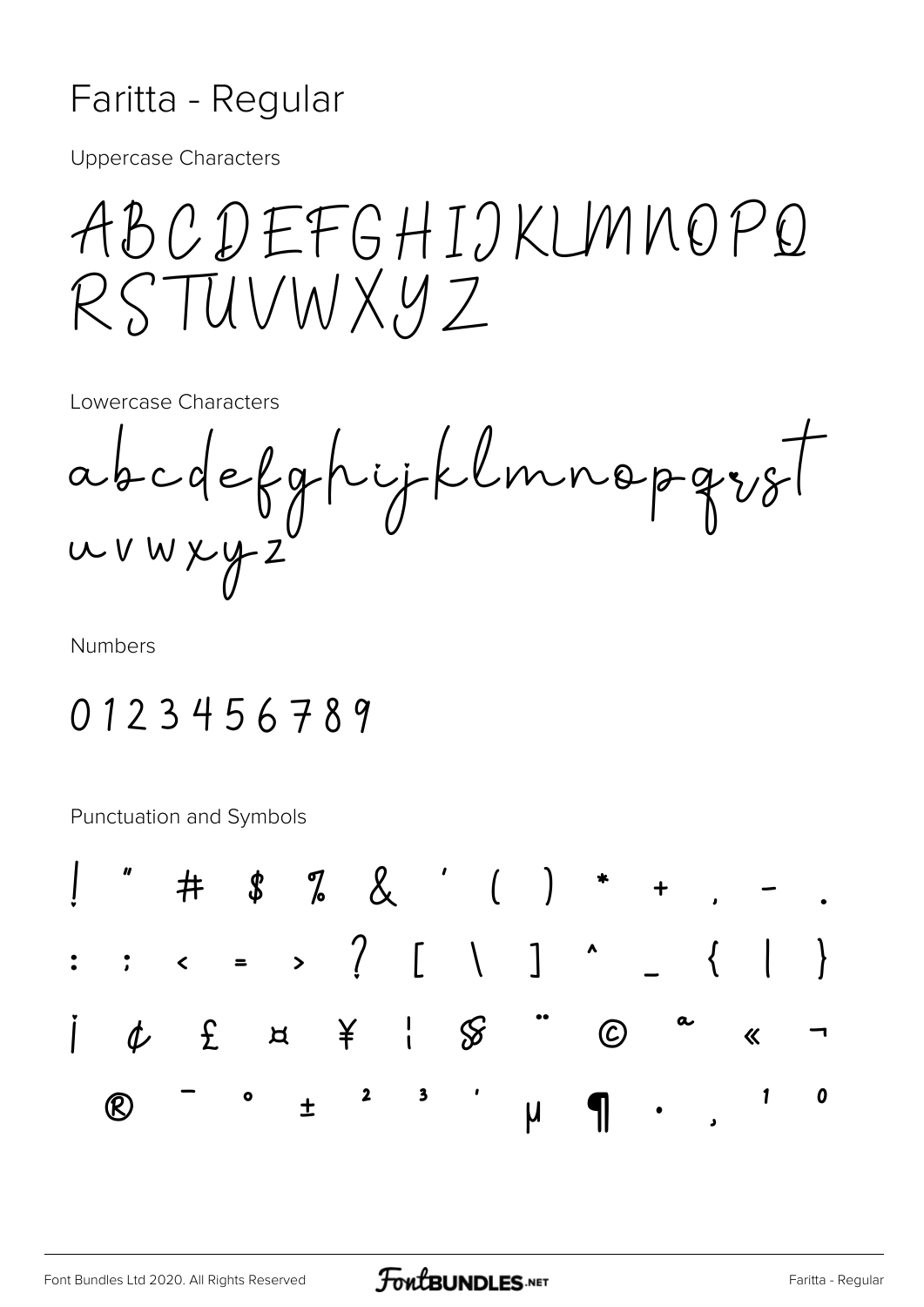$\frac{1}{4}$   $\frac{1}{2}$   $\frac{3}{4}$ All Other Glyphs À Á Â Ã Ä Å Æ Ç È É Ê Ë Ì Í Î Ï Ð Ñ Ò Ó Ô Õ Ö × Ø Ù Ú Û Ü Ý Þ ß à á â ã ä å æ ç è é ê ë ì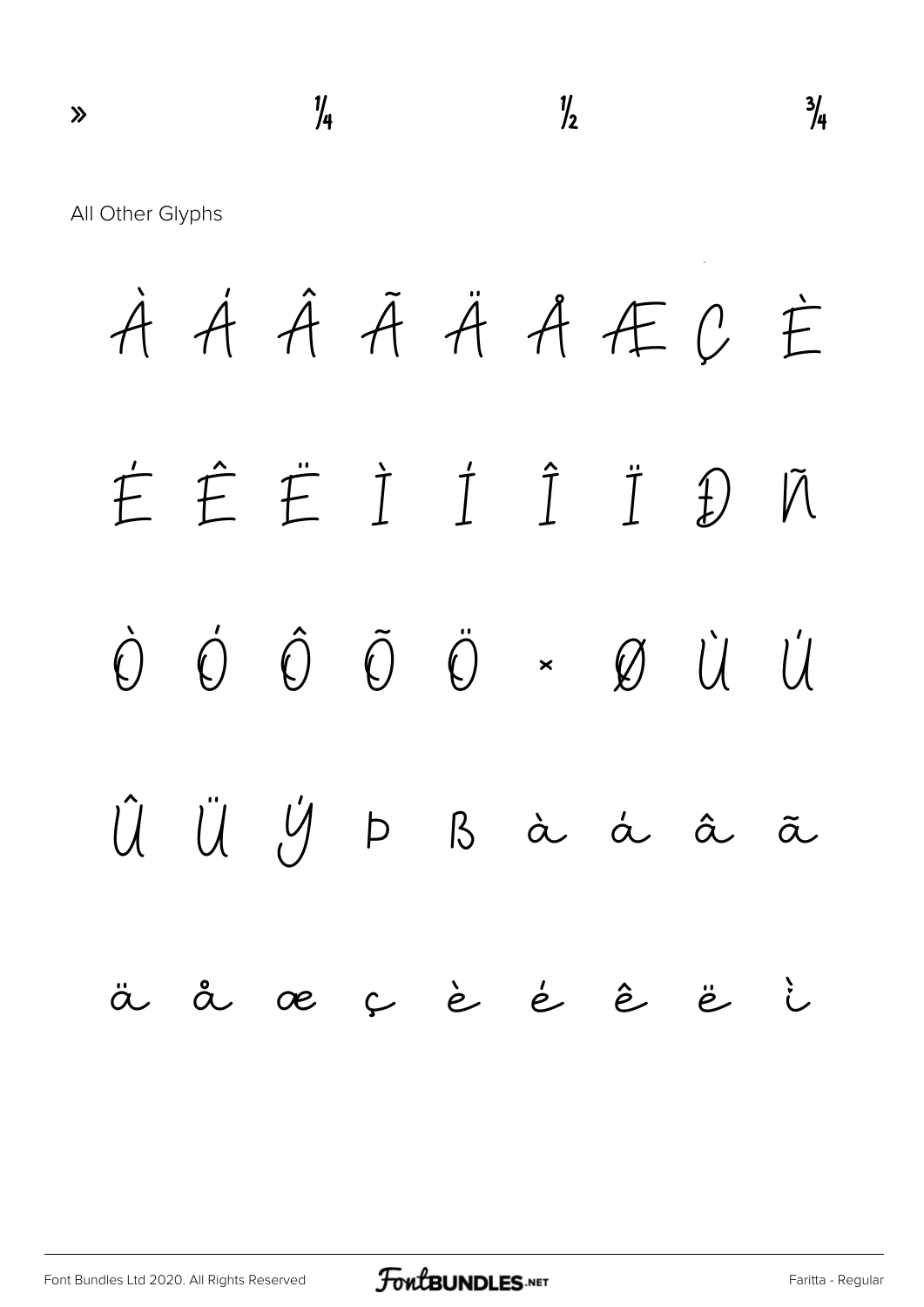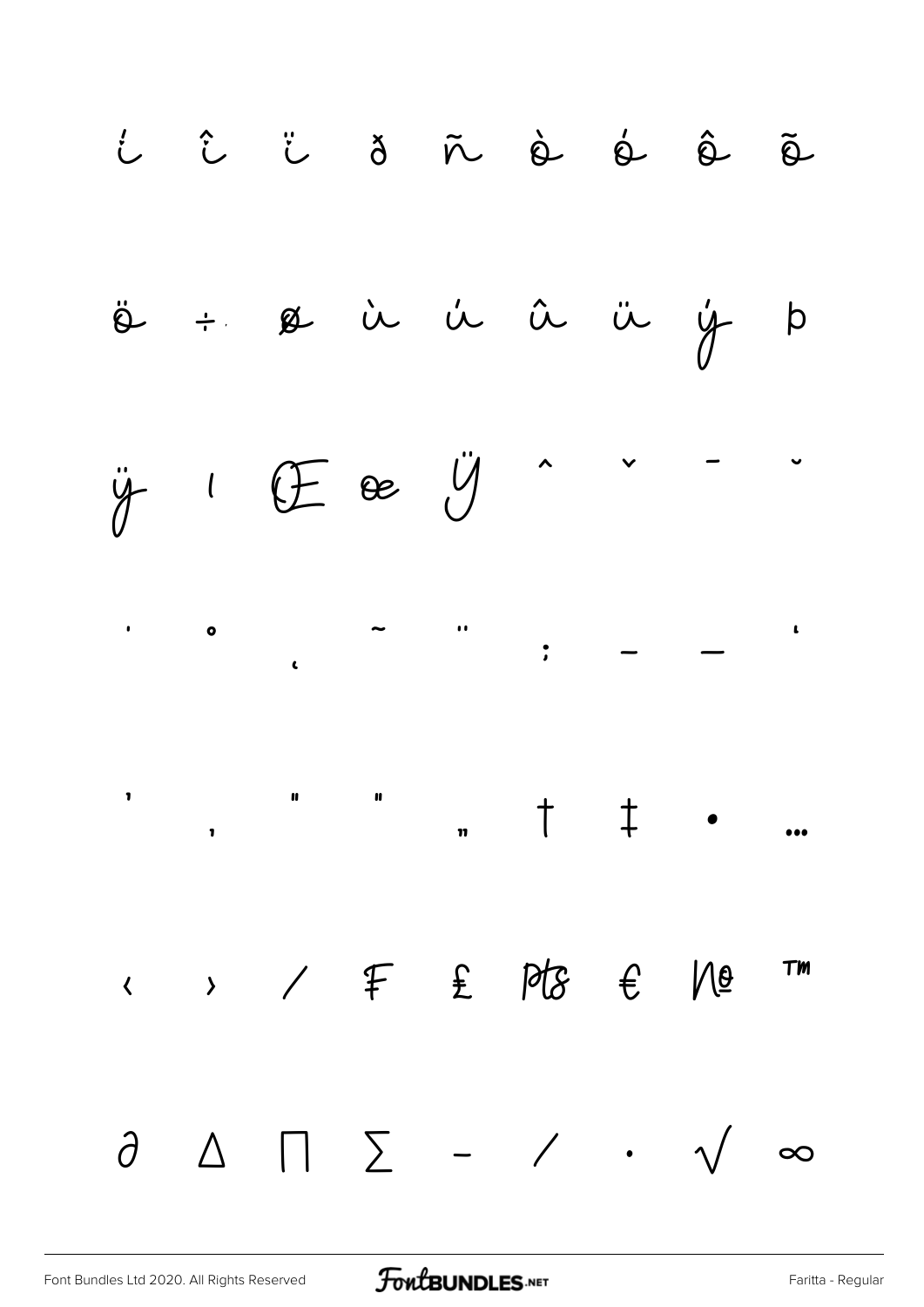$\int z \le 20060$ fogoho y jo kolomono agage y sotgway Ny vz vearbe check Carpe i jet el ni ne  $\frac{1}{2}$  and  $\frac{1}{2}$  and  $\frac{1}{2}$  $\frac{9}{\sqrt{2}}$  de gg ll oo in so t